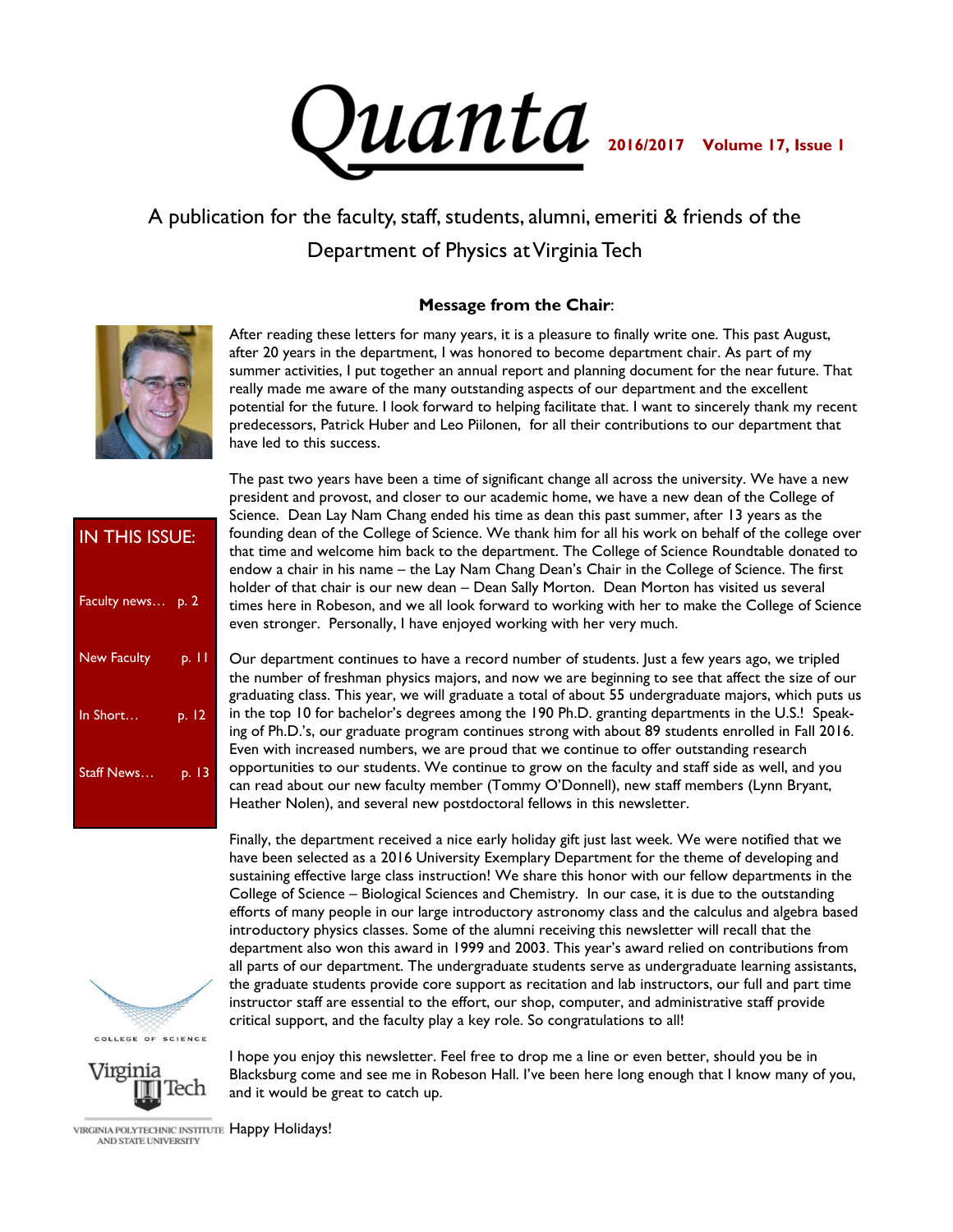#### **Mark Pitt named Chair of the Department of Physics**



Longtime Virginia Tech College of Science professor Mark Pitt has been named as chair of the Department of Physics.

Pitt's research focuses on nuclear physics with a primary interest in electron scattering and weak interactions. He is considered a leader in using parity-violating electron scattering to study the structure of the proton and search for evidence of "new physics" beyond the currently accepted standard model of particle physics. This work takes place at the Thomas Jefferson National Accelerator Facility in Newport

News, Virginia, where he serves as chair of Institutional Council for the Qweak Experiment, and is deputy spokesperson and chair of the executive board for the MOLLER experiment.

"Mark is extremely well thought of by his peers here at Virginia Tech and from across the academic field of physics," said Sally C. Morton, dean of the College of Science. "Physics faculty teach students in science and from across the university, including the College of Engineering and the College of Architecture and Urban Studies. Physics is truly one of the most in-demand, heavily relied-on departments at Virginia Tech. As the university moves forward in its mission of being a world-class research institution with a focus on interdisciplinary education, I am glad Mark is in the lead."

Pitt joined the Virginia Tech faculty in 1997. Among his teaching duties was responsibility for the design and implementation of the calculus-based introductory physics laboratory facility in Hahn Hall North and for co-authoring the lab manuals that teach roughly 2,000 students per semester in the 2305 and 2306 Foundations of Physics course sequence.

Since 1998, his research funding from the National Science Foundation as primary investigator or support investigator totals \$5.6 million. He received a Faculty Early Career Development Award from the foundation in 1998. He has co-authored more than 45 papers in peer-reviewed journals.

He takes over the department chair's position from Patrick Huber, also a professor in the department.

Pitt earned a bachelor's of science from California Institute of Technology in 1985, and a master's in 1987 and a doctoral degree in 1992, both from Princeton University; all in physics.

> *Written by Steven Mackay VT News August 25, 2016*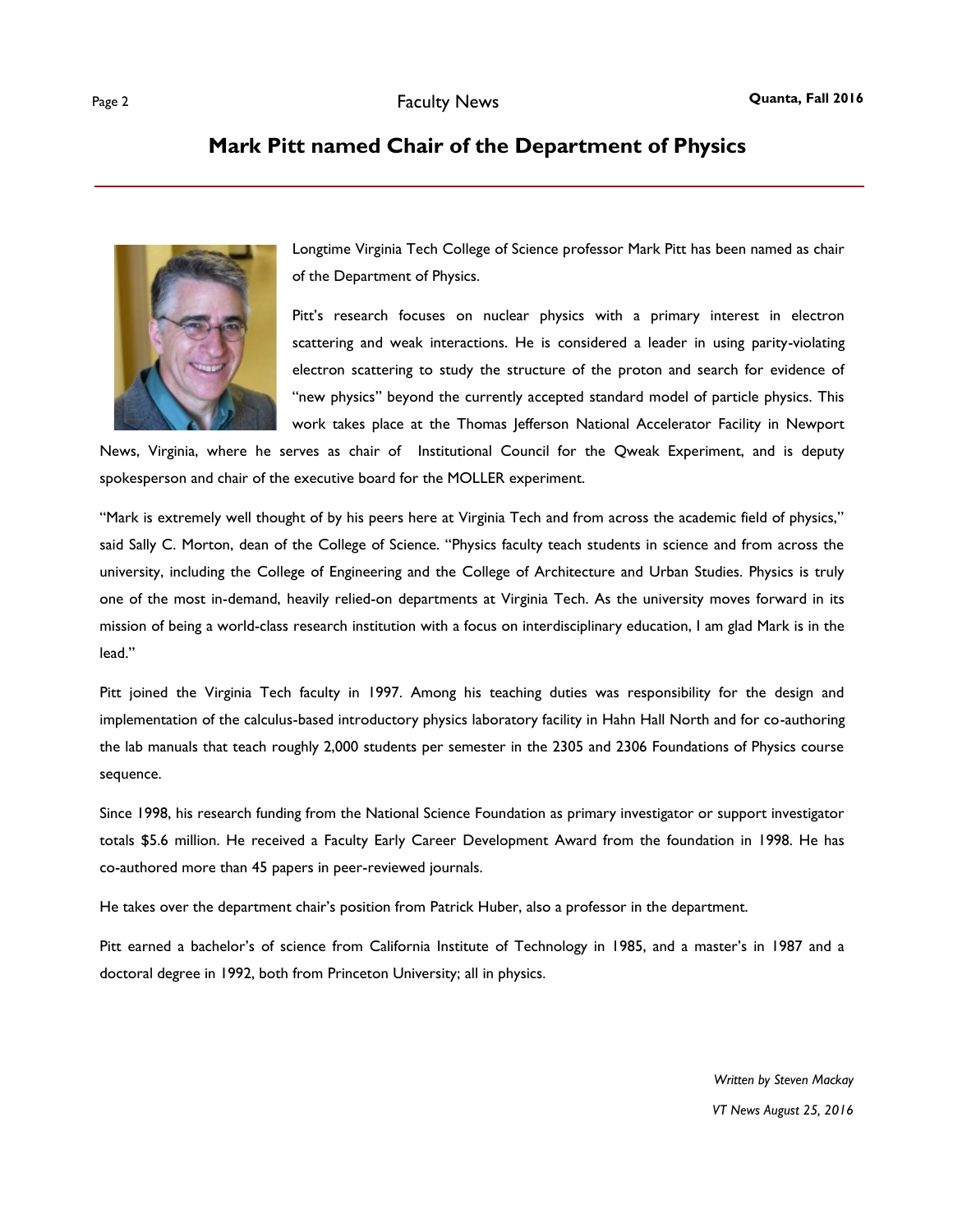### **Sally C. Morton appointed Dean of College of Science**



Virginia Tech Executive Vice President and Provost Thanassis Rikakis announces the appointment of Sally C. Morton as dean of the College of Science.

Currently serving as professor and chair in the Department of Biostatistics in the Graduate School of Public Health at the University of Pittsburgh, Morton will begin at Virginia Tech on July 1.

Morton will succeed Lay Nam Chang, who will step down from the position on June 30, having served as founding dean of the College of Science since 2003 and as dean of the former College of Arts and Sciences beginning in 2002. Chang joined Virginia Tech's Department of Physics in 1978.

"I am quite pleased to have Dr. Morton joining our leadership team as the new dean of the College of Science," aid Rikakis. "She has a strong record of research and scholarship and brings great strength in her collaborative, multidisciplinary approach to programs, research, and leadership. Her unique combination of experience and leadership bridging academia and industry will enable the college to continue building innovative programs and leverage existing and emerging strengths in ways that will advance the college and university."

"The Virginia Tech College of Science in its 13 years has had an incredible history of providing students with a hands-on, minds-on university education not found anywhere else, and I look forward to carrying on the work started by Dean Lay Nam Chang," said Morton. "From its beginning as a land-grant university, Virginia Tech has dedicated itself to the community, the state, and the world, and I am proud to join with the college in advancing science and technology to create a better, healthier, sustainable future."

At the University of Pittsburgh, Morton also directs the Comparative Effectiveness Research Center in the Health Policy Institute and holds appointments in the university's Graduate School of Public and International Affairs, Department of Statistics, and the Clinical and Translation Science Institute.

She has more than 30 years experience in academic and research settings, focusing on patient-centered comparative effectiveness and evidence synthesis. Her current collaborative projects address back pain and serious mental illness, and she is a co-investigator on the PaTH Clinical Data Research Network.

Before joining the University of Pittsburgh, Morton served as vice president for statistics and epidemiology at RTI International and was head of the RAND Corporation Statistics Group.

Morton was 2009 president of the American Statistical Association (ASA) and the 2013 chair of Section U (Statistics) of the American Association for the Advancement of Science, and she is a Fellow of both organizations. She also is an elected member of the International Statistical Institute and of the Society for Research Synthesis Methodology.

In 2015, Morton was honored with the ASA's Founder's Award and was the Lowell Reed Invited Lecturer for the American Public Health Association's Applied Public Health Statistics Section. She currently is a member of the Patient-Centered Outcomes Research Institute Methodology Committee, and the Agency for Healthcare Research and Quality Evidence-based Practice Center Program Methods Steering Committee. She also has served on several National Academy of Medicine committees, the Census Scientific Advisory Committee, and the National Academy of Sciences Committee on National Statistics.

Morton holds a bachelor's degree in mathematical sciences, a master's degree in operations research, and a doctoral degree in statistics, all from Stanford University, as well as a master's degree in statistics from the London School of Economics.

> *Written by Steven Mackay VT News March 29, 2016*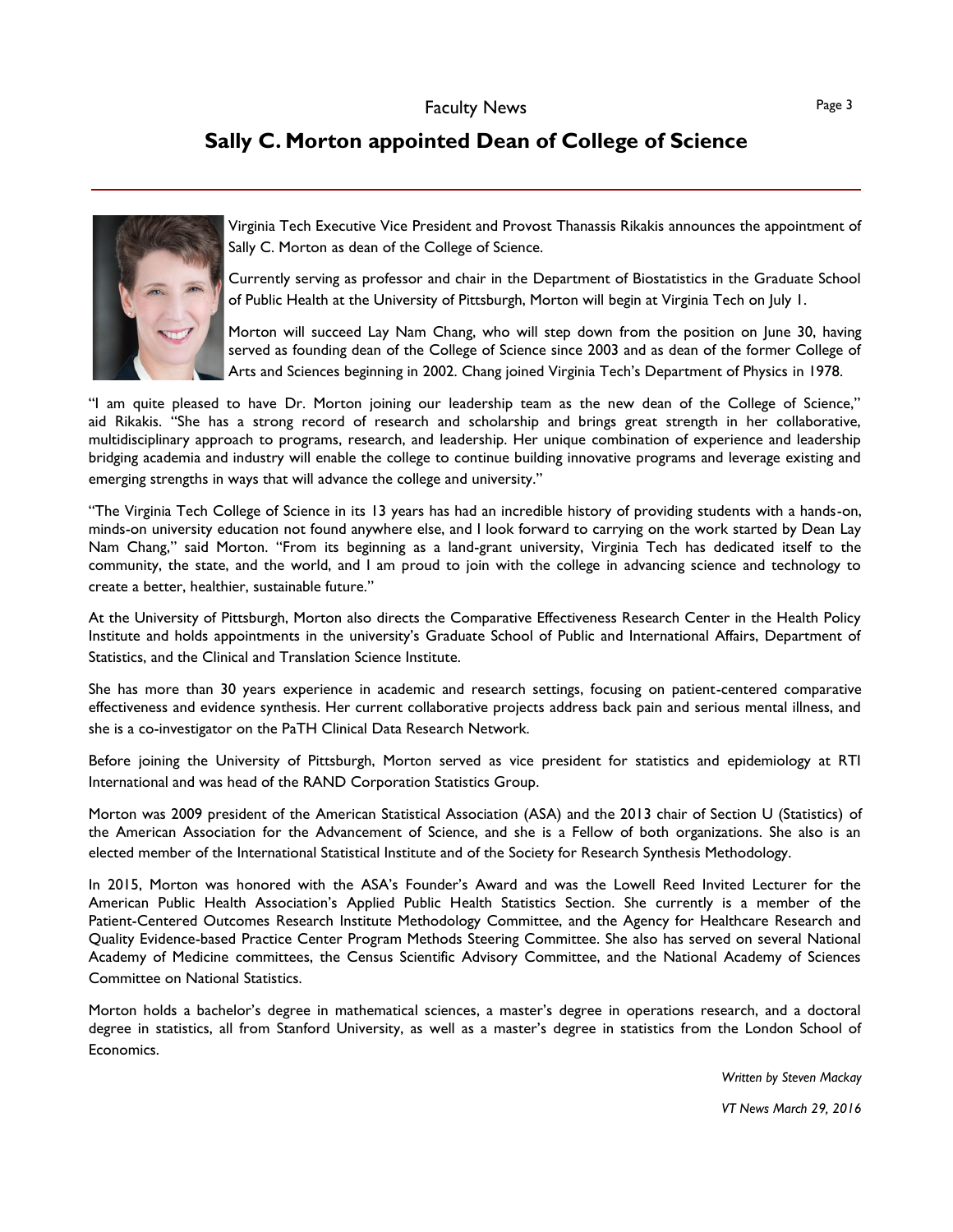# **Patrick Huber among first Distinguished Scholars by Fermi National Accelerator Laboratory**



Fermi National Accelerator Laboratory has named Patrick Huber, of Virginia Tech's Department of Physics, as one of its four new Fermilab Distinguished Scholars.

The two-year appointment in an inaugural program by the Batavia, Illinois-based laboratory, part of the U.S Department of Energy's Office of Science, will bring Huber and one or two graduate students of his choosing to the lab for research into theoretical physics. Huber said he will visit the lab lune 1-15 and then later in the fall for another two weeks.

The accompanying students have not not yet been selected.

"I have been a strong advocate for Fermilab's neutrino program since the early 2000s, and thus, it is very natural for me to spend some extended periods at the lab," said Huber of the Virginia Tech College of Science.

"I was delighted to learn that Patrick will be one our inaugural Fermilab Distinguished Scholars," said Joe Lykken, deputy director of Fermilab. "I have known Patrick for many years as one of the world's leading neutrino theorists. He has worked closely with neutrino experimentalists and helped to develop the leading simulation tool for neutrino oscillation experiments. His presence at Fermilab will be a big intellectual boost towards maximizing the exciting physics potential of our present and future efforts towards understanding the mysteries of neutrinos."

According to Lykken, his primary mission with the scholar program is to strengthen connections between Fermilab Theoretical Physics and Astrophysics groups and the wider U.S. particle-theory community. He also wants to increase resident theoretical expertise in targeted physics areas to support the lab's experimental program. "During the term of their appointment, they have the same research opportunities and support infrastructure as Fermilab scientists," stated a lab announcement.

Huber's fellow appointees hail from the University of Illinois at Urbana-Champaign, the University of Washington, and State University of New York at Buffalo.

Huber's invitation came after an outside advisory group, consisting of six prominent theorists representing the U.S. community, recommended him as an outstanding candidate, according to the lab.

Fermilab is funded by the U.S. Department of Energy's Office of Science and operated by the Fermi Research Alliance LLC, a partnership of the University of Chicago and Universities Research Association Inc., a consortium of 89 research universities. Virginia Tech is a member of the association, and Virginia Tech President Tim Sands serves on its Council of Presidents and is expected to serve as vice chair in 2017 and chairman in 2018.

Founded in 1967, Fermilab's mission is to build the world's most advanced particle accelerators, to dig down to the smallest building blocks of matter, study the farthest reaches of the universe, and seek out the nature of dark matter and dark energy.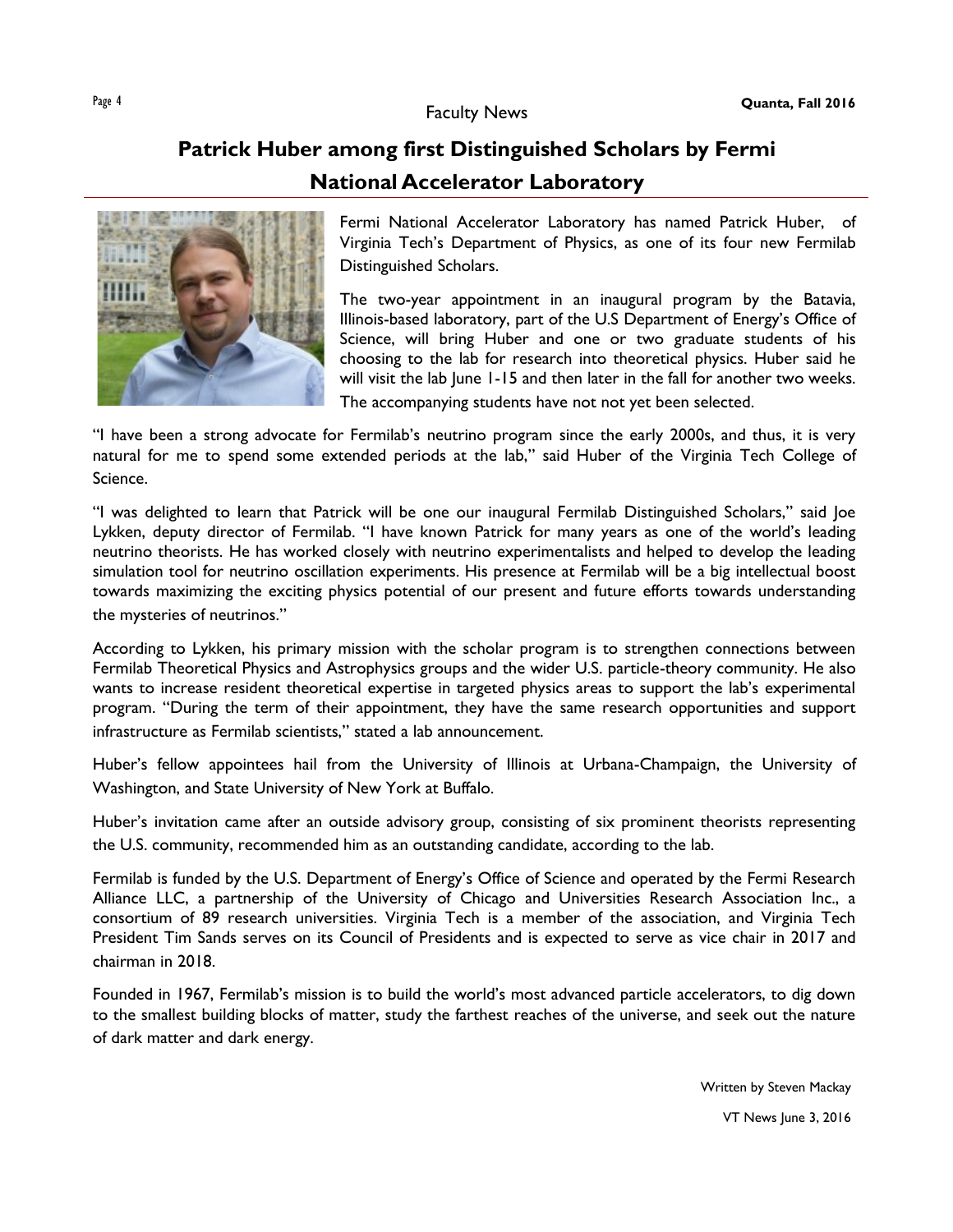## **Michel Pleimling receives Alumni Award for**

### **Excellence in Teaching**



Michel Pleimling, professor of physics and director of the Academy of Integrated Science in the College of Science, has received the university's 2016 Alumni Award for Excellence in Teaching.

Created in 1982 by the Virginia Tech Alumni Association, the Alumni Award for Excellence in Teaching is presented to two Virginia Tech faculty members each year. Recipients are selected by the university's Academy of Teaching Excellence from among faculty members who have received Certificates of Teaching

Excellence. Each recipient is awarded \$2,000 and is inducted into the Academy of Teaching Excellence.

Seeing the difficulty many students were having mastering the introduction of complicated new concepts in conjunction with advanced mathematical techniques in a 3000 level course, Pleimling created PHYS 2504 Math Methods in Physics as an introductory course to these more complicated techniques.

"Over the years Michel has provided many outstanding contributions to the university's teaching mission, as a superb teacher, advocate of modern teaching pedagogies, leader of curriculum reforms, facilitator of innovative new degree programs, and outstanding research adviser," wrote Patrick Huber, professor and chair of the Department of Physics, in a letter of nomination.

Pleimling was also the co-developer of the four-semester Integrated Science Curriculum for the College of Science that teaches students introductory science and math in a novel, integrated way, using modern pedagogies in the SCALE-UP learning environment.

He believes in taking advantage of different learning environments, providing hands-on experience for students, involving students as early as possible in research, and keeping students up-to-date on the most recent progress achieved in their field of study.

Pleimling's dedication to his student's success is best measured by his well-attended office hours, often causing traffic jams in the hallway, as well as his exceptional student evaluation scores.

Pleimling earned his Ph.D. from the University Saarland in Germany.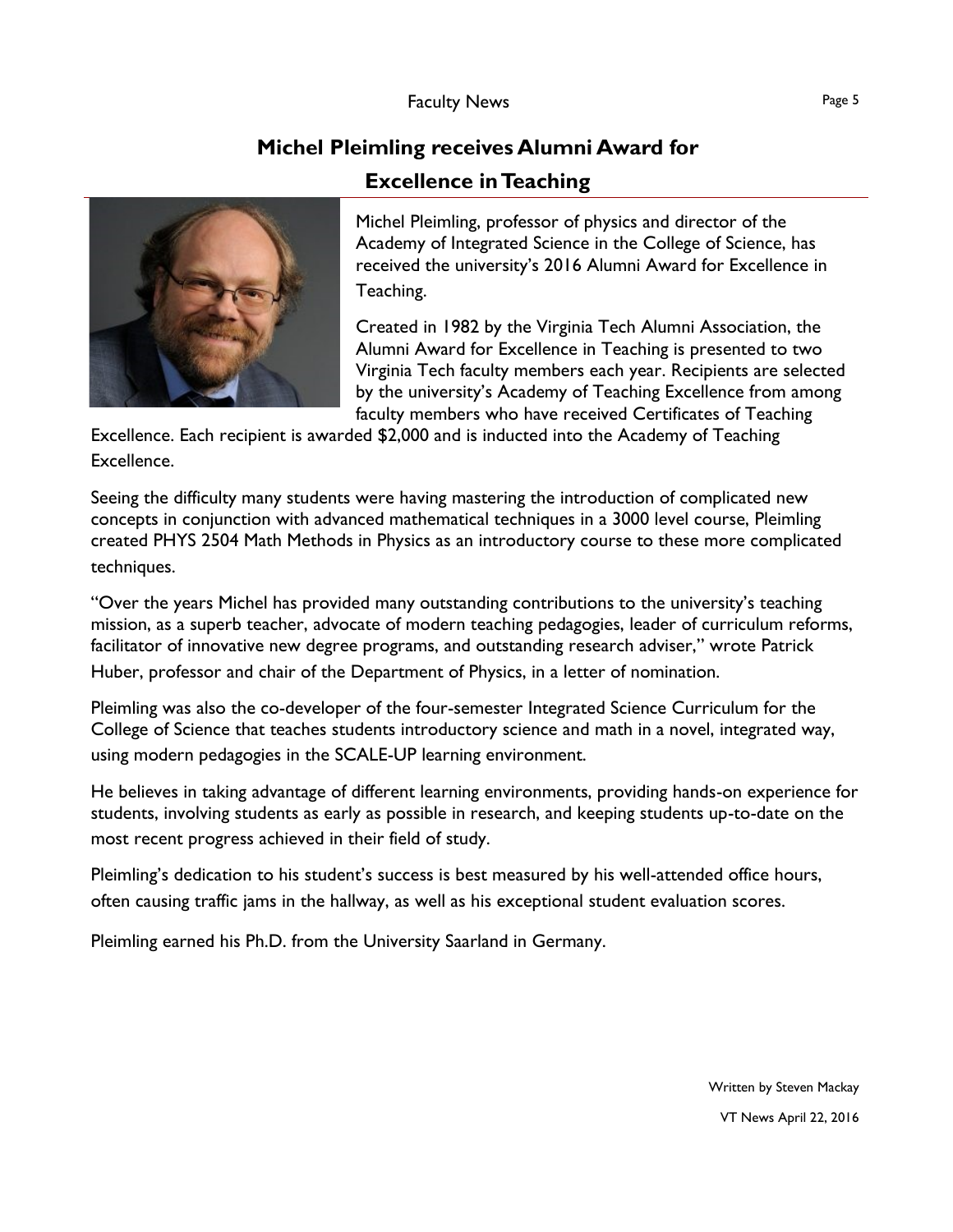# **Center for Soft Matter and Biological Physics seeks to connect research across Virginia Tech**



The newly formed Virginia Tech Center for Soft Matter and Biological Physics, launched this past winter in the Department of Physics, but has its eye on forming research projects across the university.

Chartered by the Virginia Tech Office of the Vice President for Research and Innovation, the center's mission is to "advance the rapidly growing research areas of soft matter and biological physics." It already has more than 30 faculty members as affiliates from the College of Science's departments of Biological Sciences, Chemistry, and Physics, in addition to the College of Engineering's departments of Biological Systems Engineering, Biomedical Engineering and Mechanics, Computer Science, Chemical Engineering, and Mechanical Engineering.

Additional collaboration will be sought from across the university.

"Truly novel ideas in science often emerge from exchanges across disciplines, and the transfer of fundamental concepts or powerful technology from one field to another," said Uwe Täuber, inaugural center director and professor of physics. "Our new center addresses a strong demand."

From 8 a.m. to 5 p.m. May 19 at 130 Hahn Hall North, the center will host its first annual symposium, with more than 20 faculty and 50 students and post-doctorate researchers presenting research projects that could spur inter-university collaborations.

Topics will range from polymer crystallization and protein nanocomposite structures to bacterial motility and the mechanisms behind circadian clocks, and cover experimental tools including terahertz spectroscopy and nanoassembly. Computer simulations of biomolecular kinetics and theoretical modeling of spatial organization also will be featured.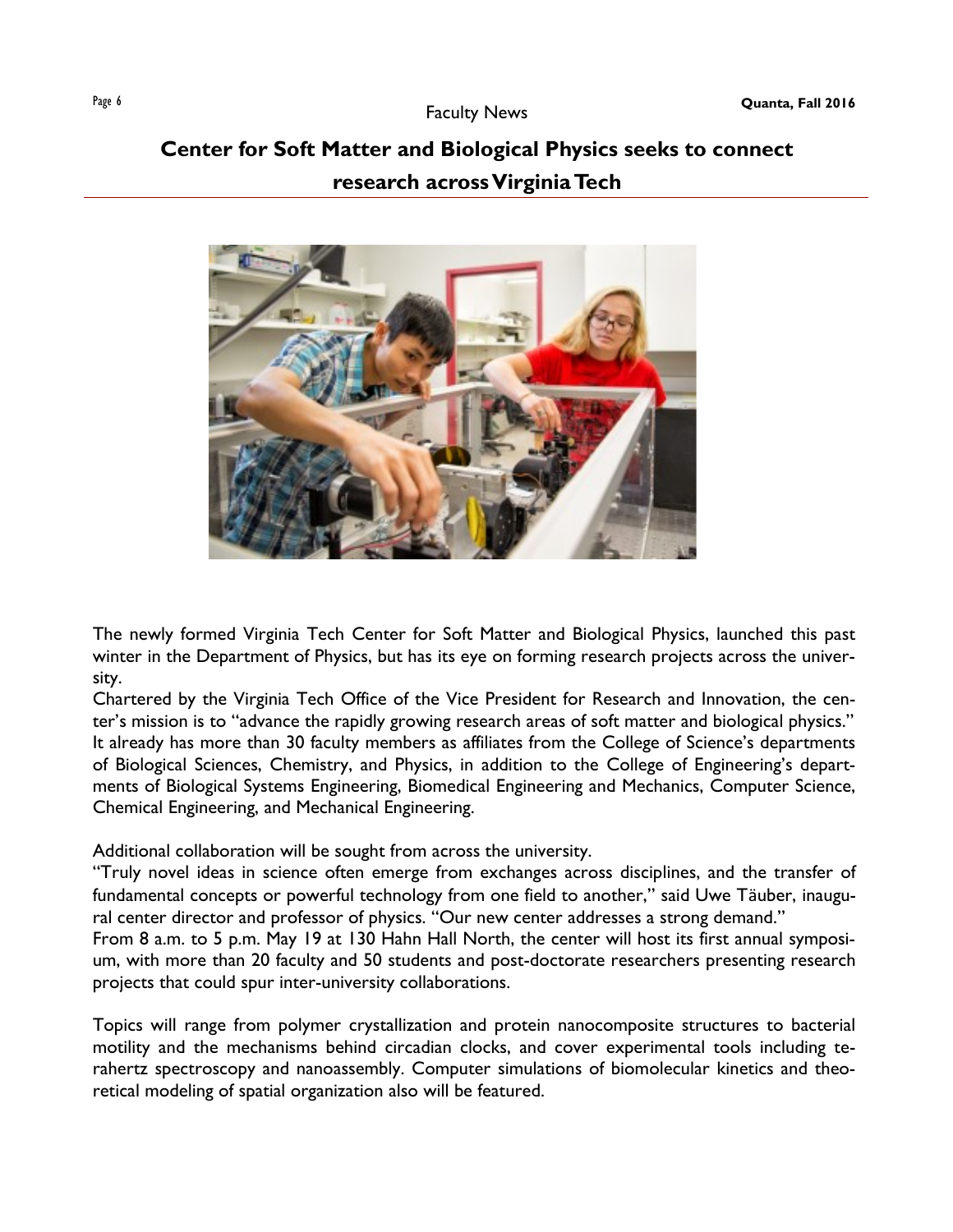"One of our main goals is to identify common research interests that may lead to joint projects and/ or funding proposals," added Tӓuber.

The center ties in with the Beyond Boundaries initiative under Virginia Tech President Tim Sands that promises to build a university that teaches students to take head-on complex problems that transcend economic, geographic, social, spatial, and disciplinary boundaries, said Täuber.

Research will focus on the ever-broadening topics of soft matter and biological physics. Soft matter focuses on developing materials relevant to biology, physiology, and a wide range of technological applications, including polymers, liquid crystals, foams, gels used in drug delivery, as well as materials that could make synthetic human tissues and organs. Nanotechnology, part of College of Science's Academy of Integrated Science program, also will be a major component.

Biological physics focuses on how physical tools – both experimental and mathematical – can be used to describe nature's molecular "machines" and the overarching principles governing living systems. In particular, programmable biology – seen as a multi-billion-dollar industry of the future –will be a focus of the center.

"The usefulness of physics reaches quite far," said William Mather, an assistant professor of physics and a member of center's steering committee. "Not only is physics a tool for nanotechnology, but the ideas in physics help to find order in the chaos of biological systems."

In Vinh Nguyen's physics lab at Hahn Hall North, students are using femtosecond laser – highly detailed, rarely done – to study how proteins relate to deadly diseases. "Problems in protein folding and aggregation are believed to be the cause of many devastating diseases, such as Alzheimer's and Parkinson's," said Nguyen, an assistant professor. "Unfortunately, there are no diagnostics for the early stages of these diseases. We are employing terahertz radiation to explore the conformational dynamics of proteins in solutions, which will shed light on the relation between protein aggregation and these diseases."

The center also will collaborate with new and established outreach programs for STEM – science, technology, engineering, and math – initiatives with K-12 students from Virginia and neighboring states. Additionally, other programs under the Academy of Integrated Science program – such as computational modeling and data analytics, and systems biology – that promote interdisciplinary undergraduate education and novel degrees also will be highlighted.

> Written by Steven Mackay VT News May 18, 2016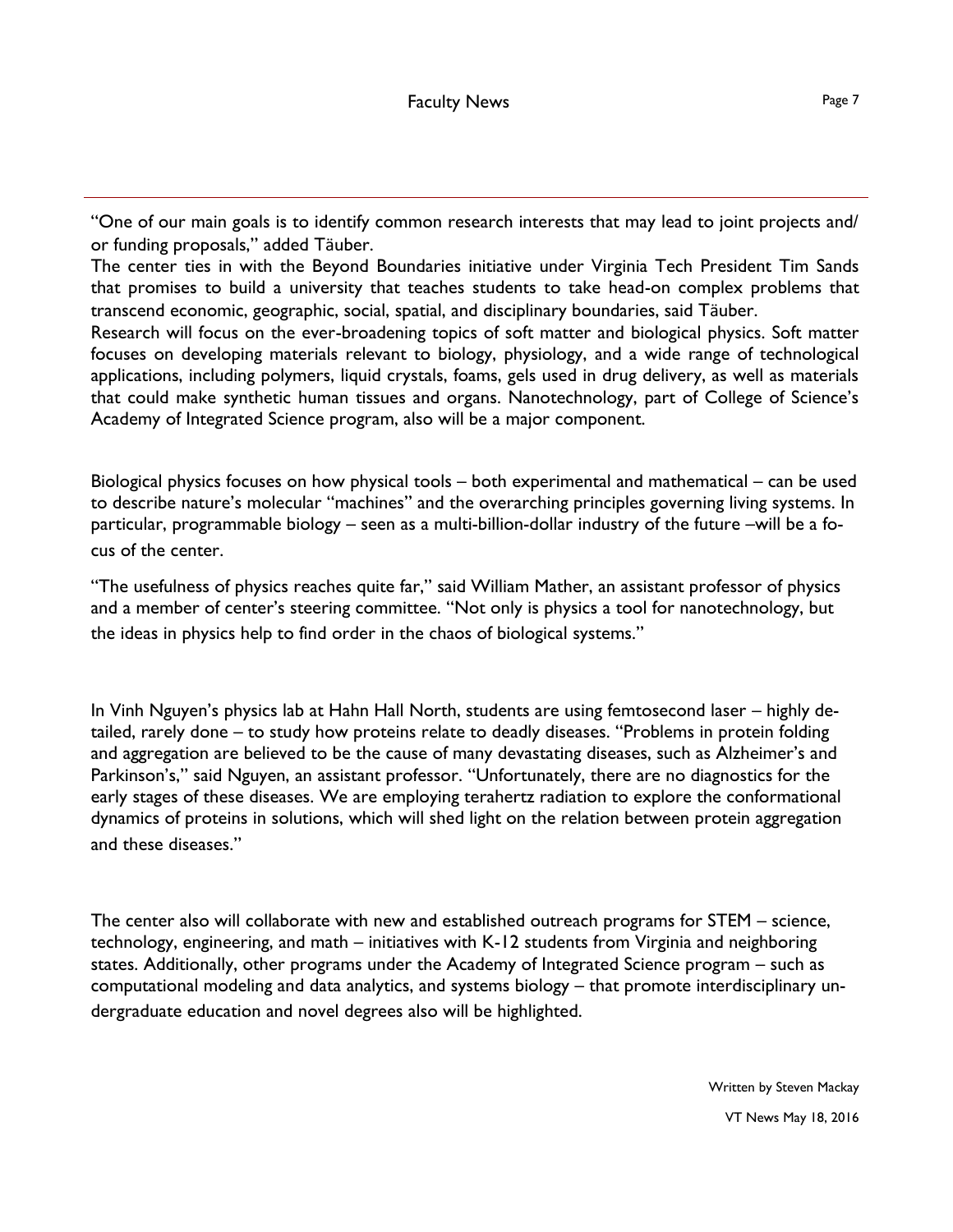# **Virginia Tech physics research team scores three projects with Hubble Space Telescope**



In bowling, three strikes in a row is called a "turkey." Nahum Arav and three members of his Virginia Tech Department of Physics research lab have pulled off a galactic turkey, getting all three of their proposed projects with the Hubble Space Telescope approved for the coming year.

While likely not the first time one research team has pulled off such a feat in the 27-year history of the NASA

telescope, Arav said it's rare and certainly a first for Virginia Tech. The chances of getting a project tasked to the famed NASA space-observatory are one in five, said Arav, who has been working on and off with the Earth-orbiting vehicle since it launched in 1989.

When research is slated for Hubble, the project is not physically placed onto the 24,400-pound space-based projectile. Instead, it is assigned time, or orbits of 1.5 hours each, to use the device's nearly 8-foot mirror and extraordinarily high-resolution cameras that can see objects in space – free of atmospheric interference that can warp visibility – and produce images and spectra in infrared, visible, and ultraviolet light.

Arav will continue his career-long study of black holes and quasars, the latter being mysterious bursts of light created when matter falls into a black hole, creating something akin to a last jolt of incredible energy.

The largest of the projects designed by Arav will take 40 orbits around Earth, or roughly 65 hours of the Hubble's time. This effort will focus on extreme ultraviolet radiation coming from 10 quasars to measure the likely impact of quasar outflows on the formation and evolution of galaxies, including our own Milky Way galaxy, which has at its center a massive, dormant black hole known as Sagittarius A\*.

"A long time ago, roughly 10 billion years, such a phenomenon helped shape the galaxy we call home," added Arav, noting that not all of the orbit time is usable.

The second project involves nine orbits around the Earth to take what Arav calls the first-ever images of these same quasar outflows and see their extent and relationship to their host galaxy. The third project focuses not on using Hubble itself, but getting funding for analysis of archival observations by the telescope that tie directly to the same group of 10 quasars.

Arav said all archived images and data from Hubble are open source.

The large amounts of gravitational energy released when matter falls into a super-massive black-hole create light 100 times more luminous than the entire galaxy. That luminescence is a quasar.

Arav said that theorists "have shown that if only 5 percent of this energy is released as mechanical energy, it can be a dominant mechanism in shaping the final formation of the galaxy," as well as determining the mass of the super-massive black-hole where the quasar originates.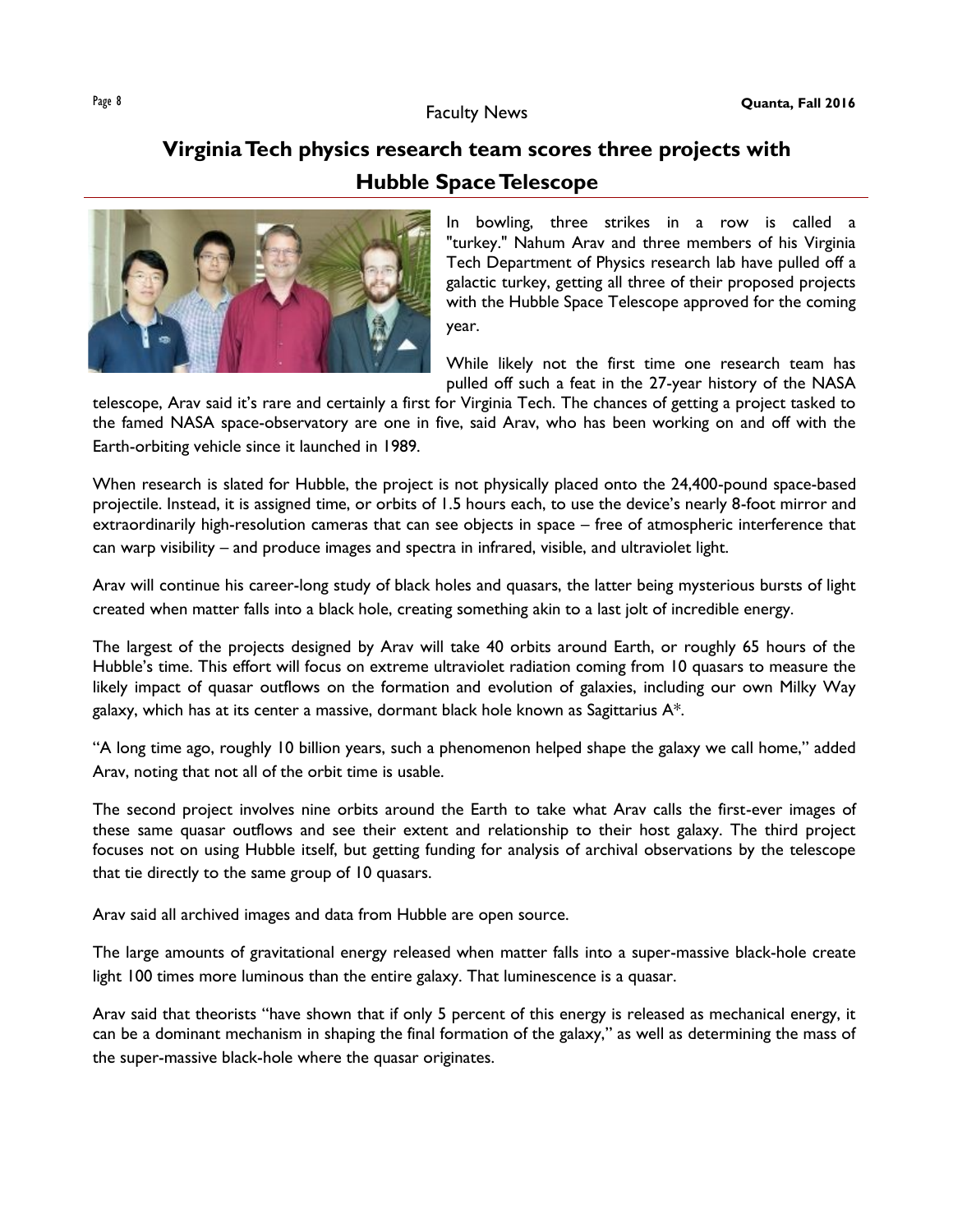"Due to the results of our research program, these quasar outflows are the leading candidate for the source of this mechanical energy," he said.

To ensure that researchers are able to best use the Hubble's time and support resources, NASA funds these projects. Arav's team, which includes a current doctoral student and a recent doctoral graduate, all part of the Virginia Tech College of Science, will receive \$300,000 from NASA's Space Telescope Science Institute. Funds will help the team analyze the data and imagery for the next two years.

Arav submitted his proposals in March and learned in June that all three of his submissions were accepted. The calendar year for Hubble Space Telescope projects begins in September.

Arav and his team will not observe the Hubble's orbits in real time. Program scientists form the Space Telescope Science Institute handle all observations and data and imagery collection. "Shortly after that we download the data from the institute, and then we have a proprietary period of one year to work on the data exclusively," said Arav. "After that, anyone can download the data and try to analyze it.

"The analysis is very challenging and for that, during the past 10 years, we built state-of-the-art scientific software that allows us to tease the science out of the data," added Arav.

The team is changing this year as the Hubble projects move forward. On Aug. 1, Arav departed for a full-year sabbatical at Technion, the Israel Institute of Technology. Post-doctorate researcher Guilin Liu will soon become a professor at the University of Science and Technology of China. Recent doctoral graduate Carter Chamberlain, of Wrenthan, Massachusetts, will soon become a data scientist for private industry. Remaining in Blacksburg will be Department of Physics doctoral student Xinfeng Xu, of Guangde County, Anhui Province, China.

Xingfeng's work on these projects will form his dissertation. "This is my first time working on the Hubble Space Telescope, and I am so lucky that we got three proposals at one time," he said. "I am now following Dr. Arav and doing the relative research on active galactic nuclei (AGN) outflow. These nuclei have a black hole in its center, so it will be a very high-energy object. Many things about an AGN, like the structure and growth, are not fully understood. So I think it is a good starting point."

Arav said he has been interested in space since he was 6 years old, when he watched news of the late 1960s moon landings by NASA and heard bedtime tall tales of science fiction adventures created by his father. Yet he knew he didn't want to be an astronaut, even in second grade. He wanted others to bring space findings to him, so he could study and try to understand them. The Hubble Telescope is helping him do exactly that.

> Written by Steven Mackay VT News June 3, 2016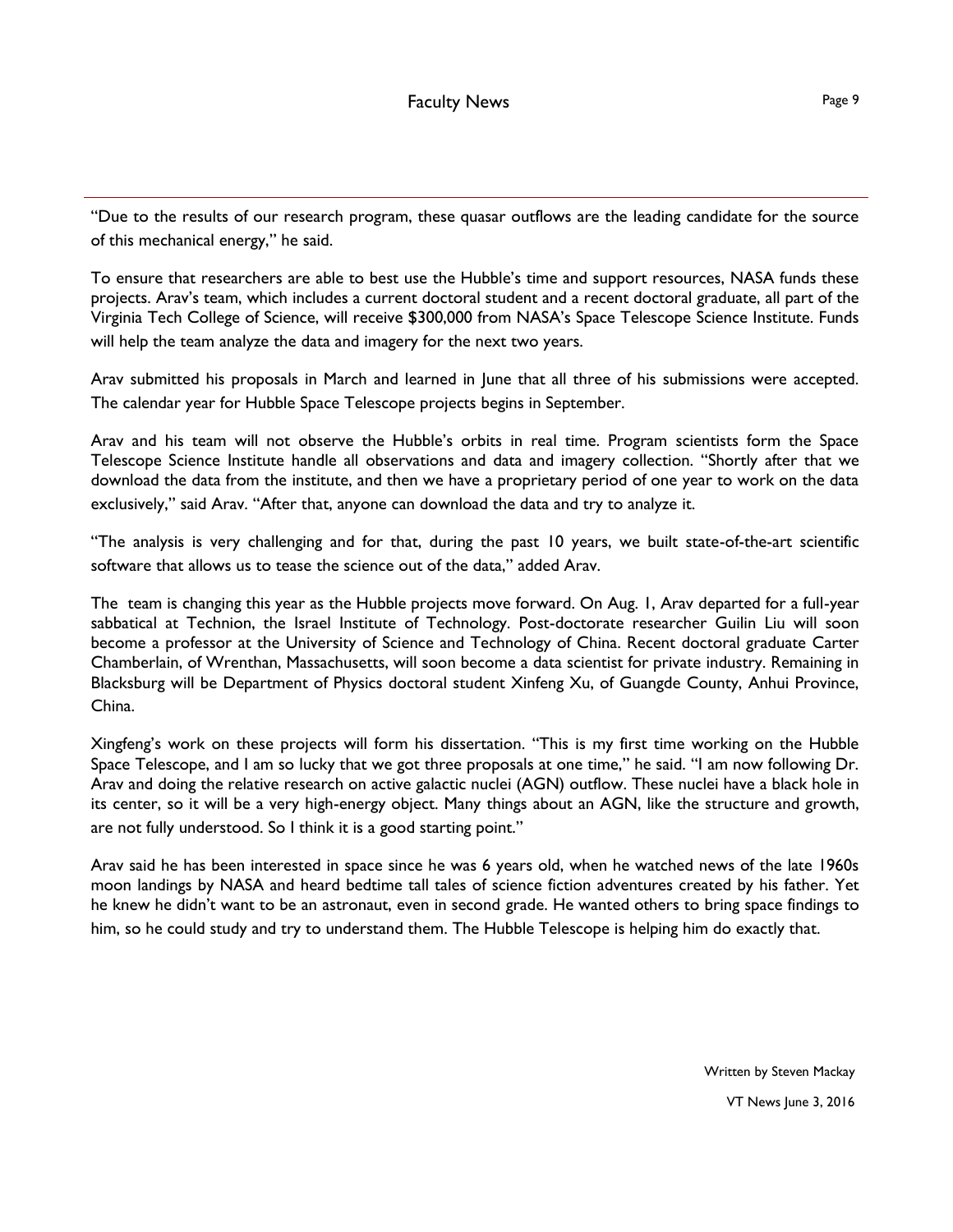# **R. Bruce Vogelaar named William E. Hassinger Jr. Senior Faculty Fellow**



R. Bruce Vogelaar, professor of physics in the College of Science at Virginia Tech, recently received the William E. Hassinger Jr. Senior Faculty Fellowship in Physics from the Virginia Tech Board of Visitors.

The William E. Hassinger Jr. Senior Faculty Fellowship was established in 2007 by its namesake to enhance the national and international prominence of Virginia Tech's Department of Physics. The fellowship supports research programs considered most likely to generate important scientific breakthroughs of a fundamental or applied nature.

The fellowship appointment is for three years and is renewable.

Vogelaar joined the Virginia Tech faculty in 1998 and has made significant contributions to neutrino physics and underground science.

He has led several major initiatives including a bid for Virginia Tech to become host of the Deep Underground and Science Laboratory, which resulted in the creation of the Kimballton Underground Research Facility.

He also led an internationally recognized research program in neutrino physics and weak interactio ns with ultracold neutrons. A highlight is his work during the past two decades on the Borexino solar neutrino experiment at Italy's Gran Sasso laboratory. He is known for his contributions to achieving the unprecedented levels of radiopurity in this detector and implementing the calibration systems critical to achieving the physics results.

In 2013, he was recognized in part for this work when he became a Fellow of the American Physical Society.

Vogelaar has a strong external research grant record, with continuous, multiple-grant funding support from the National Science Foundation since 1998. His total external peer-reviewed funding record includes \$9.8 million as principal investigator and \$16.8 million as principal investigator or co-principal investigator.

He received his bachelor's degree from Hope College and a master's degree and Ph.D. from California Institute of Technology in 1989.

> Written by Steven Mackay VT News August 23, 2016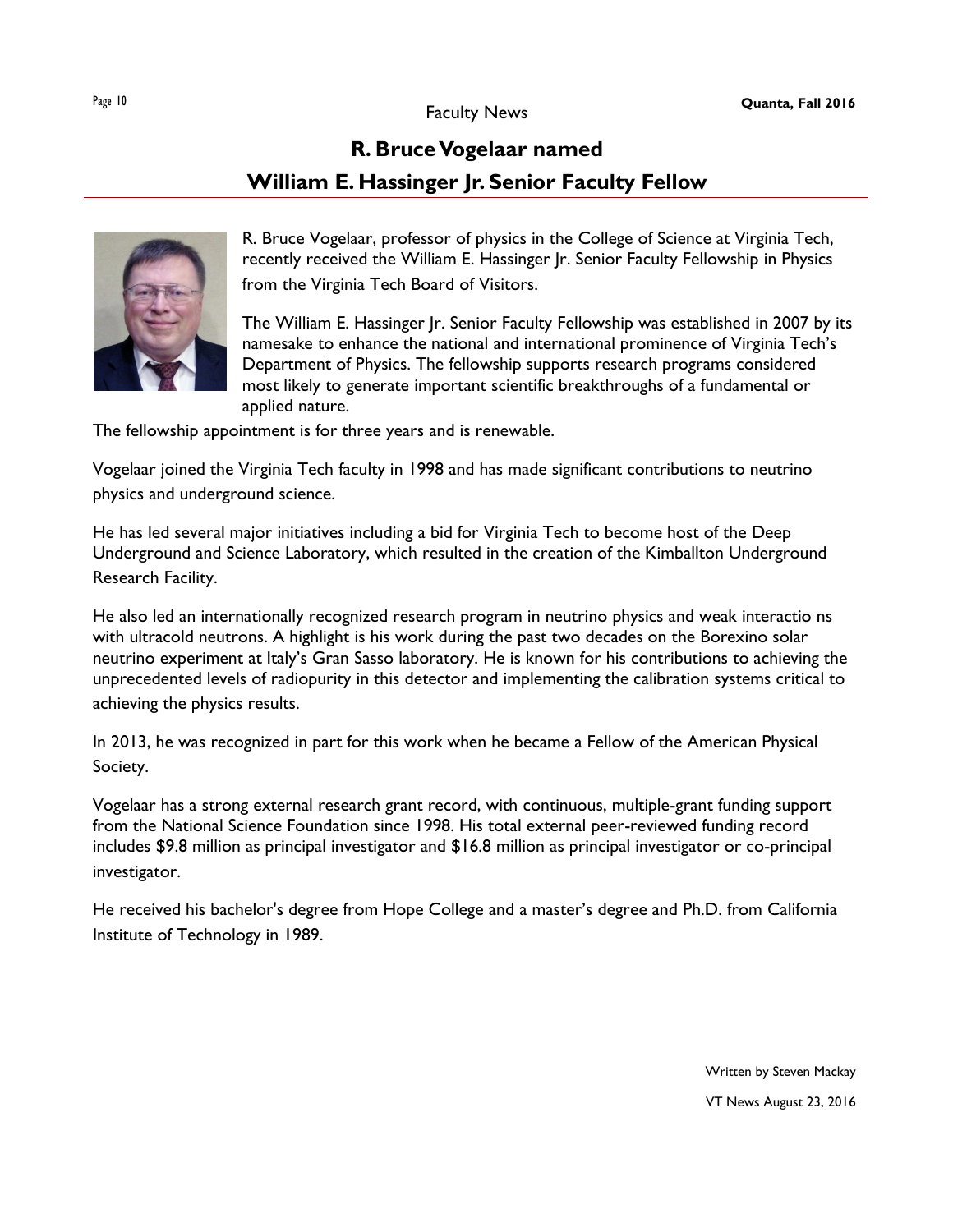### **Welcome Our New Faculty Members**



**Thomas O'Donnell**- appointed as assistant professor, works on experimental searches for neutrinoless double-beta decay with the CUORE and KamLAND-Zen detectors. This hypothetical, but theoretically well motivated process, is eagerly sought by particle physicists to deepen our understanding of neutrino masses and possibly discover lepton number violation. Related processes are key ingredients in theories that attempt to explain the abundance of matter over antimatter in the Universe. Thomas earned a bachelor's degree in mathematics and physics from National University of Ireland, Cork in 2003 and a doctoral degree in physics from the University of California Berkeley in

2011. Prior to joining Virginia Tech he was a postdoctoral researcher at UC Berkeley.

### **Welcome our new Research Faculty**



**Sumanta Pal—**Works with Professor Patrick Huber on the CHANDLER reactor monitoring and neutrino experiment.



**Vishvas Pandey—** Vishvas Pandey joined the department in November 2016, and is working with Prof. Camillo Mariani on Neutrino Physics. He completed his PhD from Ghent University (Belgium) in 2016 where he was working on modeling neutrino interactions on nuclei. Before moving to Belgium in 2010, he finished his masters from Indian Institute of Technology Roorkee where his thesis was about exploring neutrino masses in string theory framework. When not contemplating about neutrinos and not jabbering about the vastness of the universe to his friends in the nearest cafe, Vishvas enjoys chess, biking, badminton, table-tennis and cricket.



**Antonio Russo**—works with Edwin Barnes and Sofia Economou on condensed matter theory.



**Girish Sharma**—PostDoc at VIrginia Tech with Sophia Economou and Edwin Barnes, September 2016 onwards. PhD (Theoretical Condensed Matter Physics) from Clemson University, SC, USA from August 2012-August 2016. PhD advisor: Dr. Sumanta Tewari. Joint Masters degree (Physics and Applied Math) from Ecole Polytechnique, France and University of Gothenburg, Sweden 2010-2012.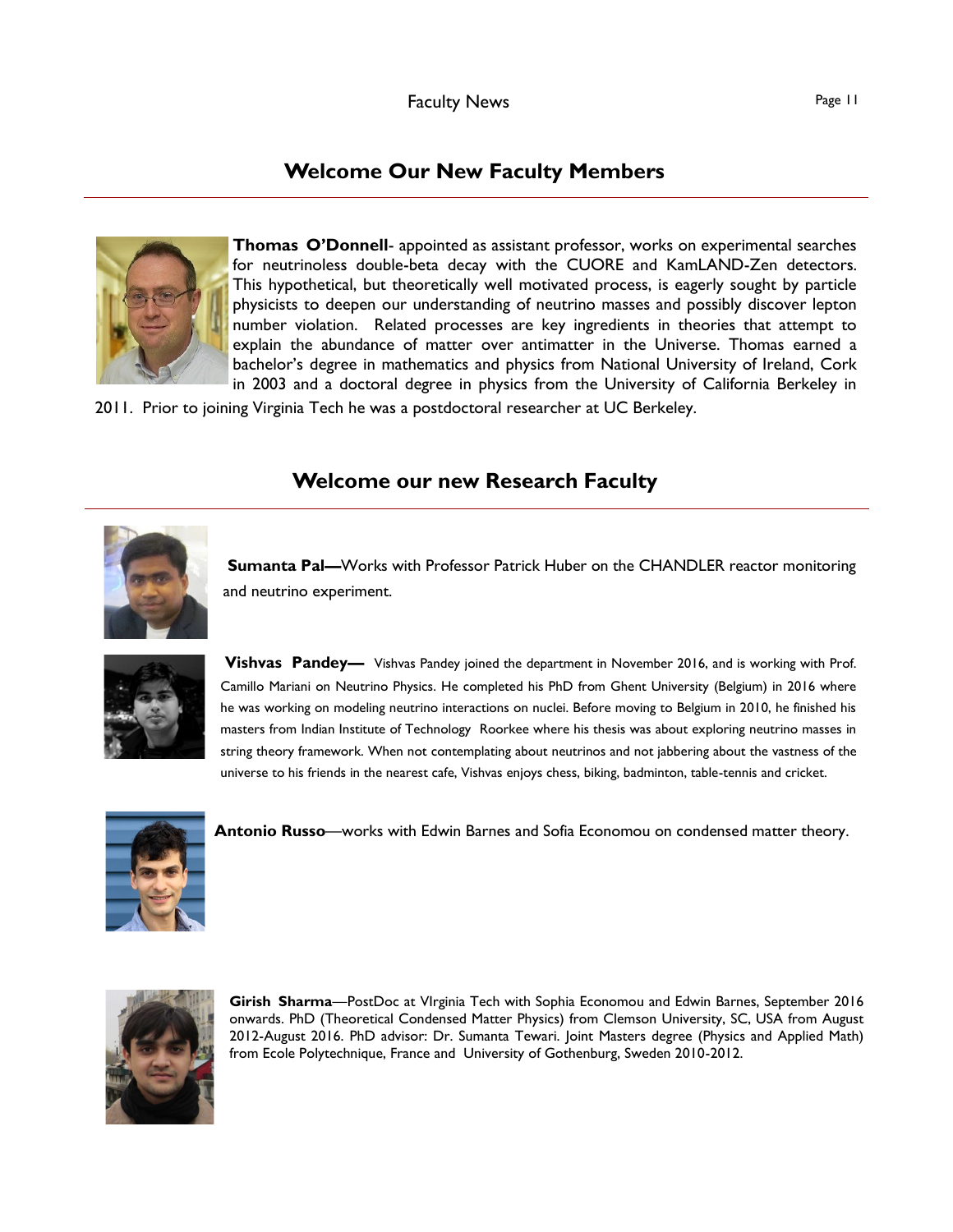#### **In short...**

**Assistant Professor Vinh Nguyen** recognized as Teacher of the week January 25-29.

**Professor Michel Pleimling** recognized with COS Certificate of Teaching Excellence.

**Professor Eric Sharpe** recognized as Scholar of the week April 11–15.

**Associate Professor Giti Khodaparast** selected by American Physical Society as the Woman Physicist for the month of March.

**Professor Jonathan Link** recognized as Scholar of the week June 6-11.

**Associate Professor Sophia Economou** featured in Nanotechweb technology update for silicon carbide entanglement research.

**Professor Nahum Arav** recognized by Senator Tim Kaine for recent grants received.

### **A Well Deserved Congratulations!!**



Congratulations to **Nahum Arav** on being promoted to full Professor



Congratulations to **Camillo Mariani** on being promoted to Associate Professor with tenure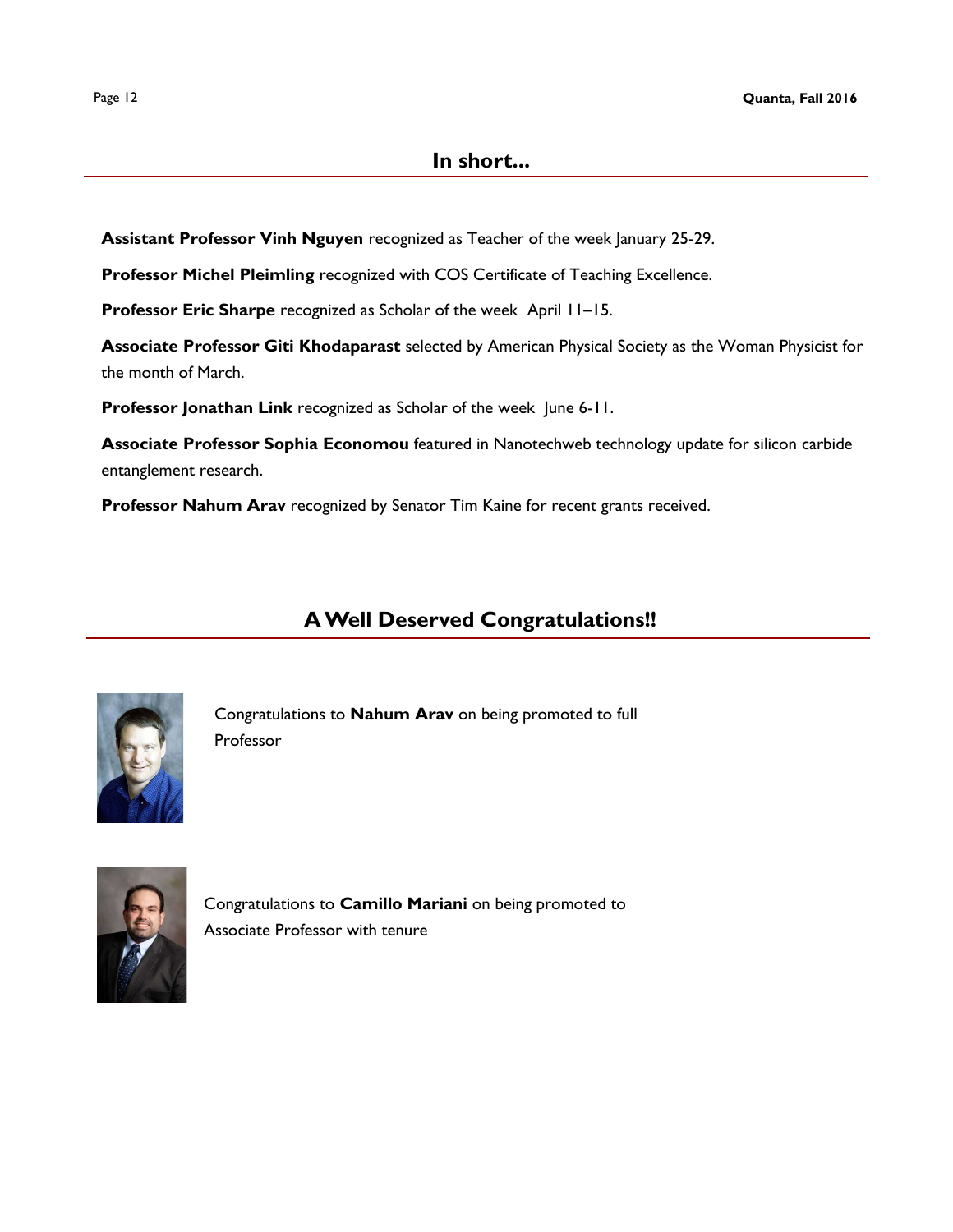### **Welcome Our New Staff Members**

**Lynn Bryant** - joined the department as an Undergraduate Advisor in September this year. Raised in Arkansas, Lynn quickly adapted to the married, Military lifestyle living in California, Washington, Oklahoma, Alaska, and Maryland. Lynn taught at a community college and is where she gained Academic Advising experience. Lynn has a BA in English and a Master's degree in Education from Liberty University and was a certified PreK teacher. She is excited to be working with college students again. Lynn has 2 sons-- 18 and 24 yrs. In her spare time, Lynn likes to listen to music, watch movies, and go antique shopping.



**Heather Nolen** - Recently graduated from Radford University in December 2015 with two BBAs (Bachelor of Business Administration), one in marketing and one in management. -While at Radford, I served as the VP for the College of Business and Economics (COBE) Student advisory board. As well as the, Executive office and founding member of the COBE Ambassador program.

-Originally started working at tech in April of 2016 in the College of Veterinary Medicine and moved to the Physics department September 2016.

-Born and raised locally in Blacksburg, until I moved to Floyd County in 07', where I currently live and met my husband.

-Husband and I are expecting a sweet baby boy December 2016.

-plans to apply to Virginia tech in fall of 2017 to continue my education and receive a MBA.

Student News

### **Applause, Applause!**

Undergraduate students **Adam Mills**, **Bevin Huang** and graduate student **Chuanhui Chen** from the Tao group publish a cover article in the Applied Physics Letters.

**Jackie Berton,** first-year Physics student, takes part in NASA's Microgravity Neutral Buoyancy Experiment Design Teams (Micro-g NExT) challenge.

Graduate student **Michael Meeker**, in Professor Khodaparast's group, received the National Academy of Science Fellowship to Join Naval Research Laboratory as a Post Doctoral Associate.

**Hiba Assi,** won the 2016 Graduate Teaching Assistant Excellence Award.